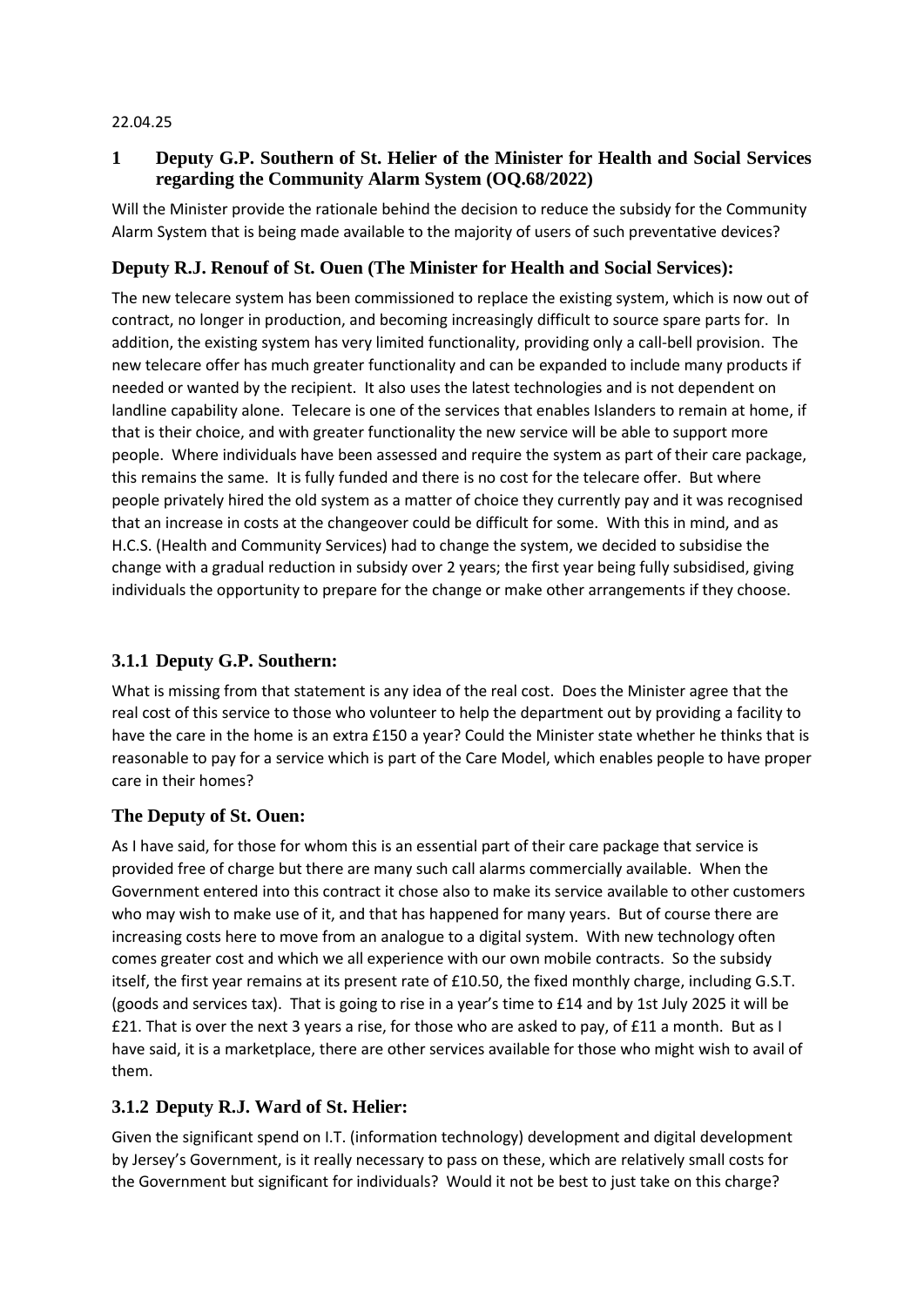### **The Deputy of St. Ouen:**

I suppose we could take on this charge. There are many things I would like to do and just provide free at the point of use but of course there is always a cost to these things. If Health was to provide this service free of charge then something else in the Health budget would have to give. It is always a case of balance and I do stress that those who are deemed to need this service as part of their care package get it absolutely free. Others can join the package but there are multiple packages for them to choose from on the market, they will be paying for others. If they are not at a point of needing it as part of a care package I think it is right that they should make this contribution.

# **3.1.3 Deputy R.J. Ward:**

Given that the Care Model relies heavily on preventative, which is quite right, is this not exactly the type of thing we should be paying for to prevent problems over the longer term? What other areas of digital investment will mean other things being lost from our health services if that is the model behind this?

### **The Deputy of St. Ouen:**

This does provide a good preventative measure. This is a subsidy that has been introduced by H.C.S., it is not one that has been reduced because we had not previously offered any subsidy to private users of this who chose to take advantage of it. It is just a recognition that over the next 3 years we will gradually ease in and give users assistance with that charge. I am not aware, in response to the latter part of the question, of any other services affected.

#### **3.1.4 Senator S.Y. Mézec:**

Is this an example of the sort of extension of user pays services which we might anticipate to see more of under the Jersey Care Model?

### **The Deputy of St. Ouen:**

It is precisely not any sort of extension. There is no policy change here. Those who need the service receive it free. Those who choose to use it are asked to make a charge. They are now getting a far better enhanced product and the charge is being subsidised for the first 3 years.

### **3.1.5 Senator S.Y. Mézec:**

This was something that those who have benefited from it in the past will now pay more for. Does the Minister accept that that will inevitably mean fewer people will use this kind of service and will instead risk becoming a greater burden on other parts of the health system, which will need to be funded in some other way? On that basis, does he not consider this move to be completely shortsighted?

#### **The Deputy of St. Ouen:**

No, I do not accept that at all. The existing method of providing a service is continuing. There is no policy change here and in fact this product, this service, could well be attractive to many more people. Service users can add all sorts of services to monitor their health and well-being. It will be attractive to families as well who do not live with their loved ones. Devices that can be added include full sensors, motion sensors, pill dispensers, devices report on activities for daily living; for example, a smart plug on a kettle could send an alert to a family member using an app which comes